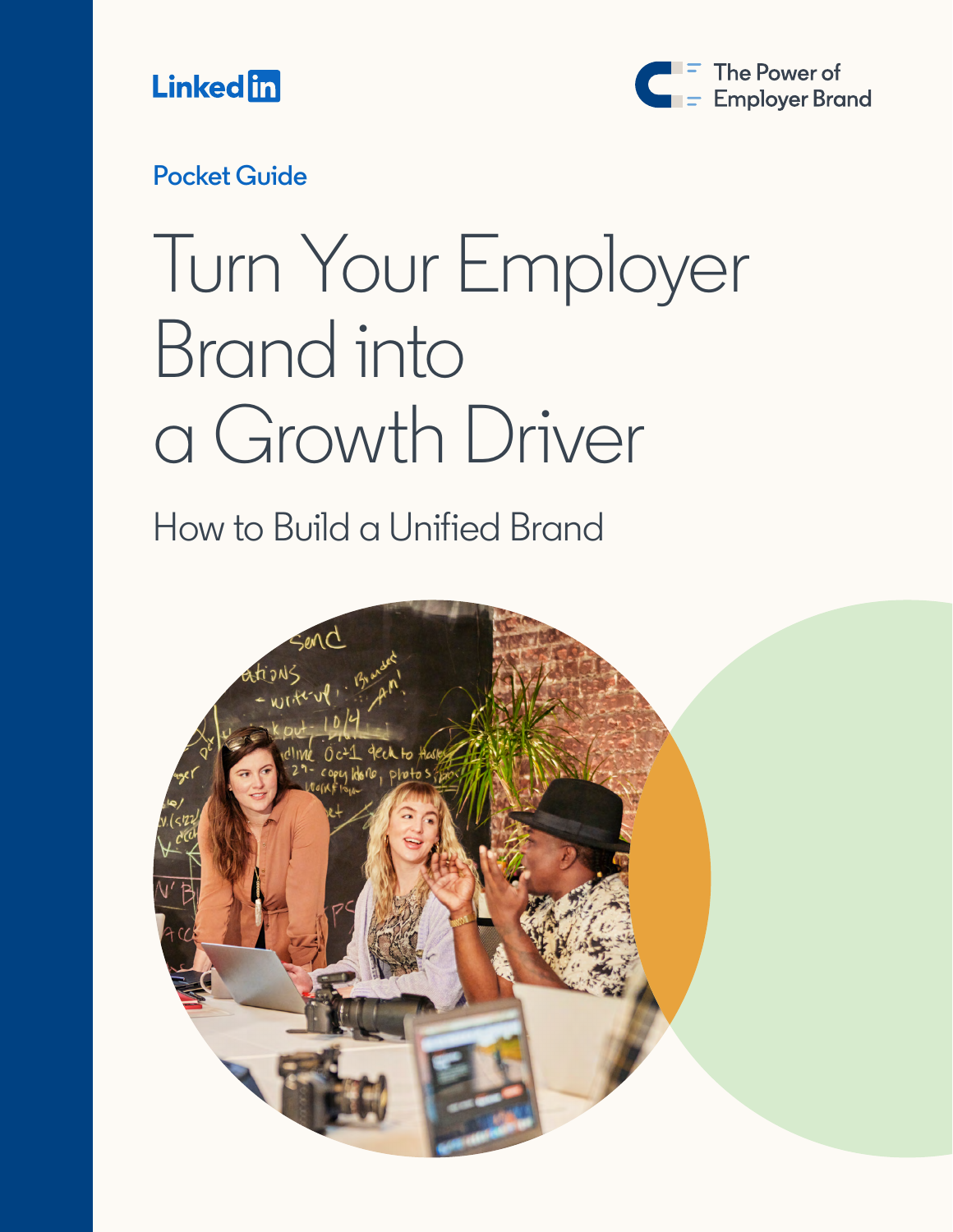### Brands that get talked about at all the moments that matter

Imagine that you meet someone at a party or an event and ask them where they work. If it's a brand that you recognize and which means something to you personally, then you'll probably have lots of follow-up questions. You'll want to know about the experience of working there, what the culture is really like, how the employee contributes to the products or solutions you might buy, and what the company's latest innovations are. You may also want to know about what the company is doing for the environment, its values, and how it's supporting the communities and countries it operates in.

If you've never heard of that company, or it's not a brand you relate to or regard as a leader in its space, you're far less likely to ask those questions. You're far less likely to elicit the information that could lead you towards considering working for that business in the future — or consider buying its solutions.

**This scenario encapsulates why businesses are increasingly taking a more unified approach to brand. They are bringing together and aligning the three dimensions of those brands: consumer (whether B2B or B2C), corporate and employer. They are putting their brand DNA (their values and the essence of who they are) at the heart of how they communicate to each of these audiences. This multiplies the impact of each dimension of their brand — and multiplies the opportunities for them to contribute to growth.**

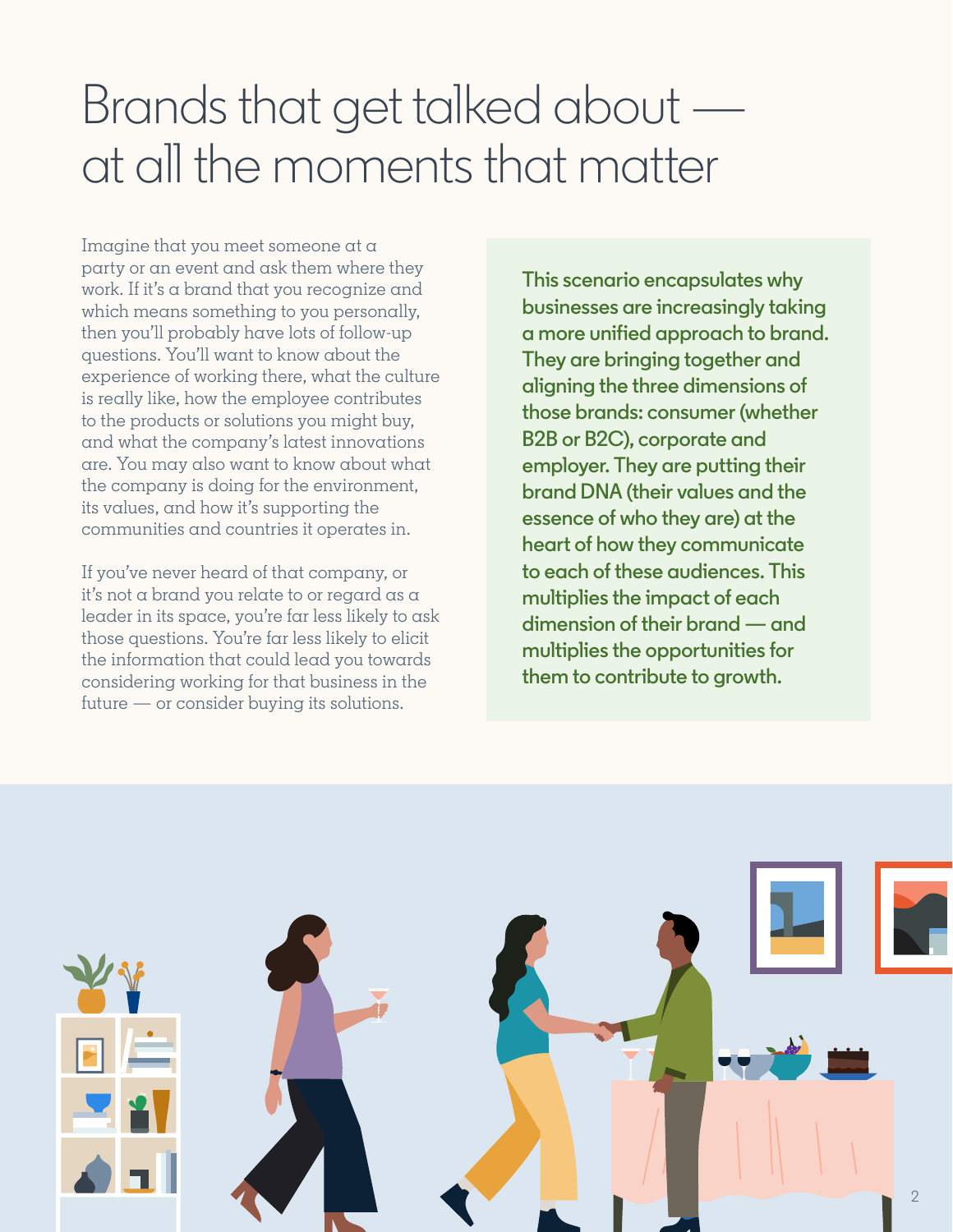### How the pandemic brought employer and customer brands closer together

The pandemic muddled both economic and social norms and changed people's expectations of the brands they work for and buy from. This combined with the broader application of the latest marketing principles, strategies and tactics means that employer brands, consumer (B2B and B2C) brands and corporate brands are more closely aligned than ever before. There are similarities too in what potential employees, prospective customers, and other stakeholders are looking for from a business:



Brands target audiences at scale — and the audience for employer brands has never been broader than it is today. The rise of remote working and competition for skills means that your business needs to engage candidates across locations and backgrounds. Employer brands' reach and influence is massively multiplied when they are aligned with the other brand campaigns that your business invests in.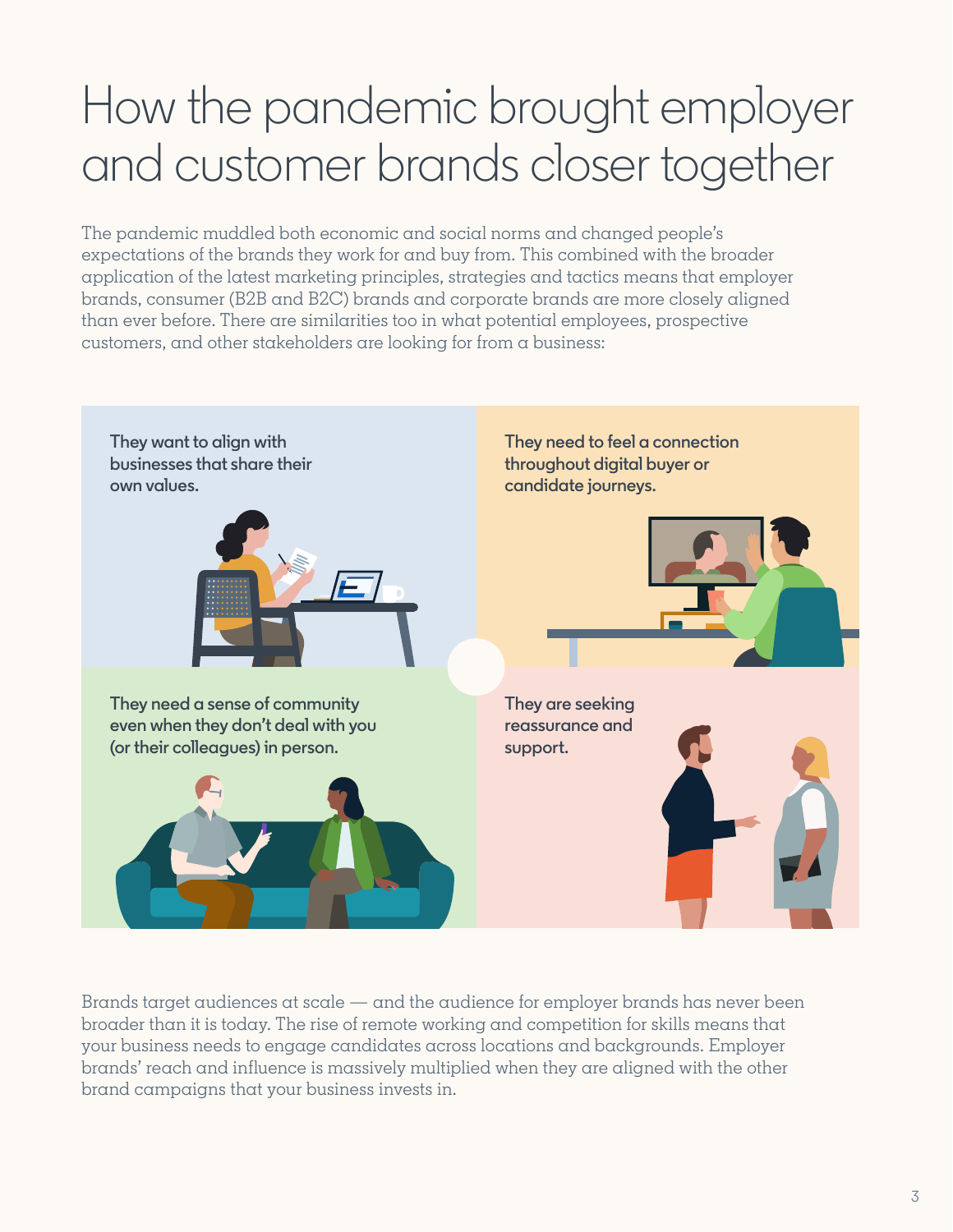## The evolution of employer branding

### **The birth of Employer Branding**

In 1990, Simon Barrow published "The Employer Brand," which promoted what was then a radical idea: "to bring the best of brand management to people at work."





### **Great place to work**

Most organizations focused their employer branding efforts on becoming better known as a great place to work and wanted to make sure their employer brand was as appealing as possible. In 2010, Elon Musk recorded himself touring his SpaceX office, talking with employees about their work and showing off some high-tech office designs (for the time), which inspired other companies to follow suit.

#### **Candidates, first**

A 2014 CEB trends study pointed to a shift toward influential branding. This was a distinct move away from telling candidates what to do and toward guiding and influencing them to apply to your organisation.





#### **Defining your EVP**

But "branding for appeal" was not enough. Up until just recently, candidates were in the era of choice. Loyalty decreased and defining the unique attributes of working for an organisation became more important.

Beyond being externally recognised as a great place to work, having a clearly defined Employee Value Proposition became paramount.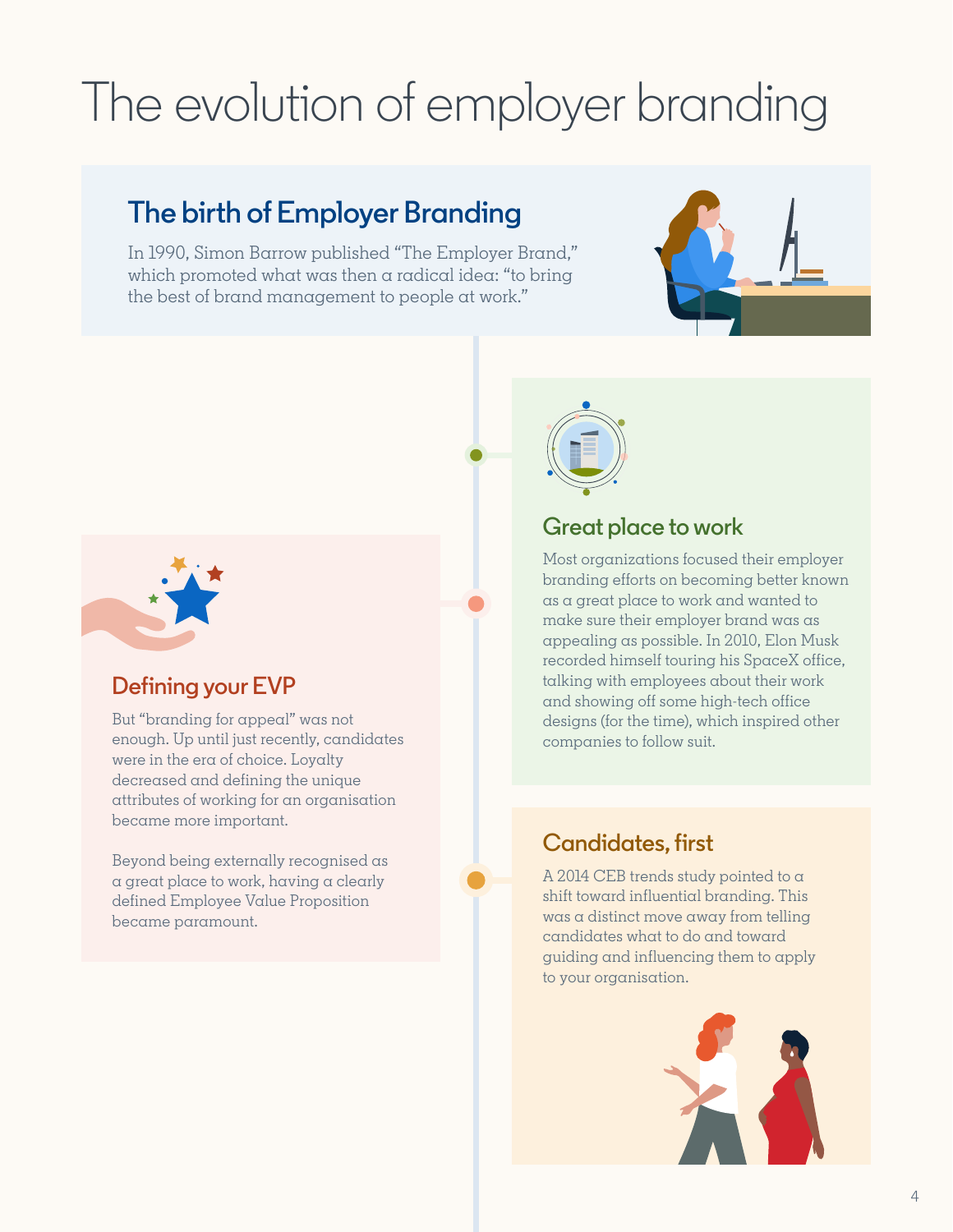#### **The evolution of Employer Branding (continued)**

#### **The age of video**

As technology improved, we saw an increase in video as dominant form of content for branding and engagement. Candidates want employers to show them what it's like to work or their organisations. In 2018, Elon Musk ignited his employer brand once again, this time by giving a tour of his Tesla manufacturing plant. The video garnered 6X the views of his groundbreaking SpaceX office tour  $-\alpha$  result of elevated video quality, structured interview topics, an influential executive, and a now famous brand.



#### **Aligned & unified**

The pandemic muddled both economic and social norms and changed people's expectations of the brands they work for and buy from. Candidates, employees and customers are evaluating companies more holistically than ever. The wider application of the latest marketing principles, strategies and tactics has brought employer brands, consumer (B2B and B2C) brands, and corporate brands far closer together.



#### **The "Conscious Candidate"**

In 2020, we see the rise of the conscious candidate. It's no longer enough that the job itself matches a candidate's needs. They are seeking accountability from companies on how they are treating employees, their stance on equity, and their commitment to social responsibility.

Recruitment marketing, talent acquisition, human resources, and employer branding teams all play a valuable role in how a company will move forward and appeal to the conscious candidate.

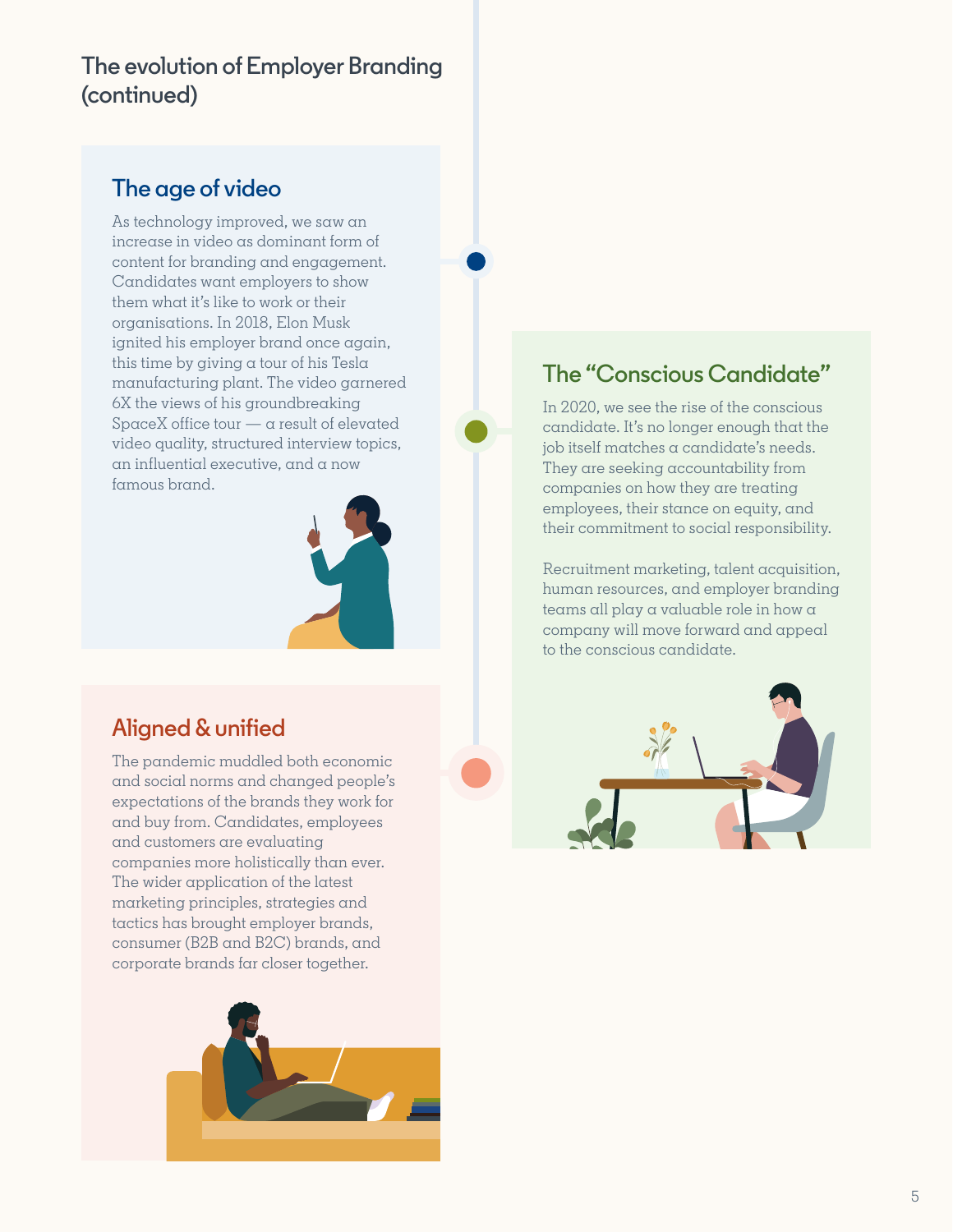## The power of unified brands

A study by LinkedIn and the brand strategy and design consultancy Lippincot shows how aligning your employer brand with your consumer (B2B or B2C) brand delivers powerful results.







#### **Amplify your DNA**

by identifying consistent core values across corporate, consumer, and employer brands.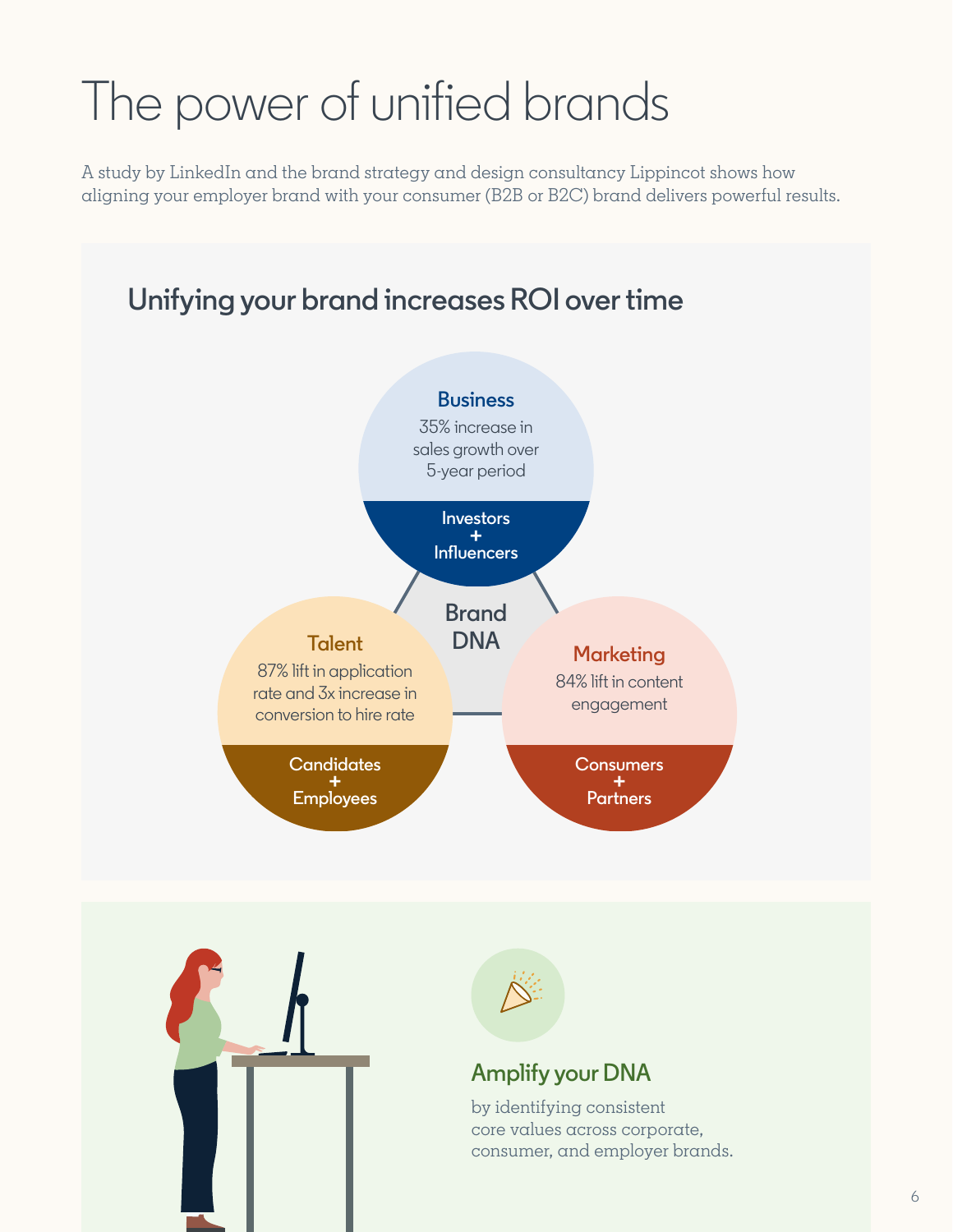## Building your employer brand on shared brand DNA

For the world's most successful companies, brand DNA is the single, organizing principle that sits at the heart of their business. It influences every decision they take and captures the key beliefs every audience needs to have.

Identifying a shared brand DNA helps you to develop an employer brand that is consistent with your other brand dimensions.



Your employer brand messages will become more targeted and tailored as candidates move closer to a decision. However, the foundation for this journey is established by your brand DNA.

Whenever candidates encounter brand messages that share this DNA, it reinforces their impressions and motivates them to take the next step. This happens whether the ad or content they see was designed for consumers, B2B customers, investors — or employees themselves.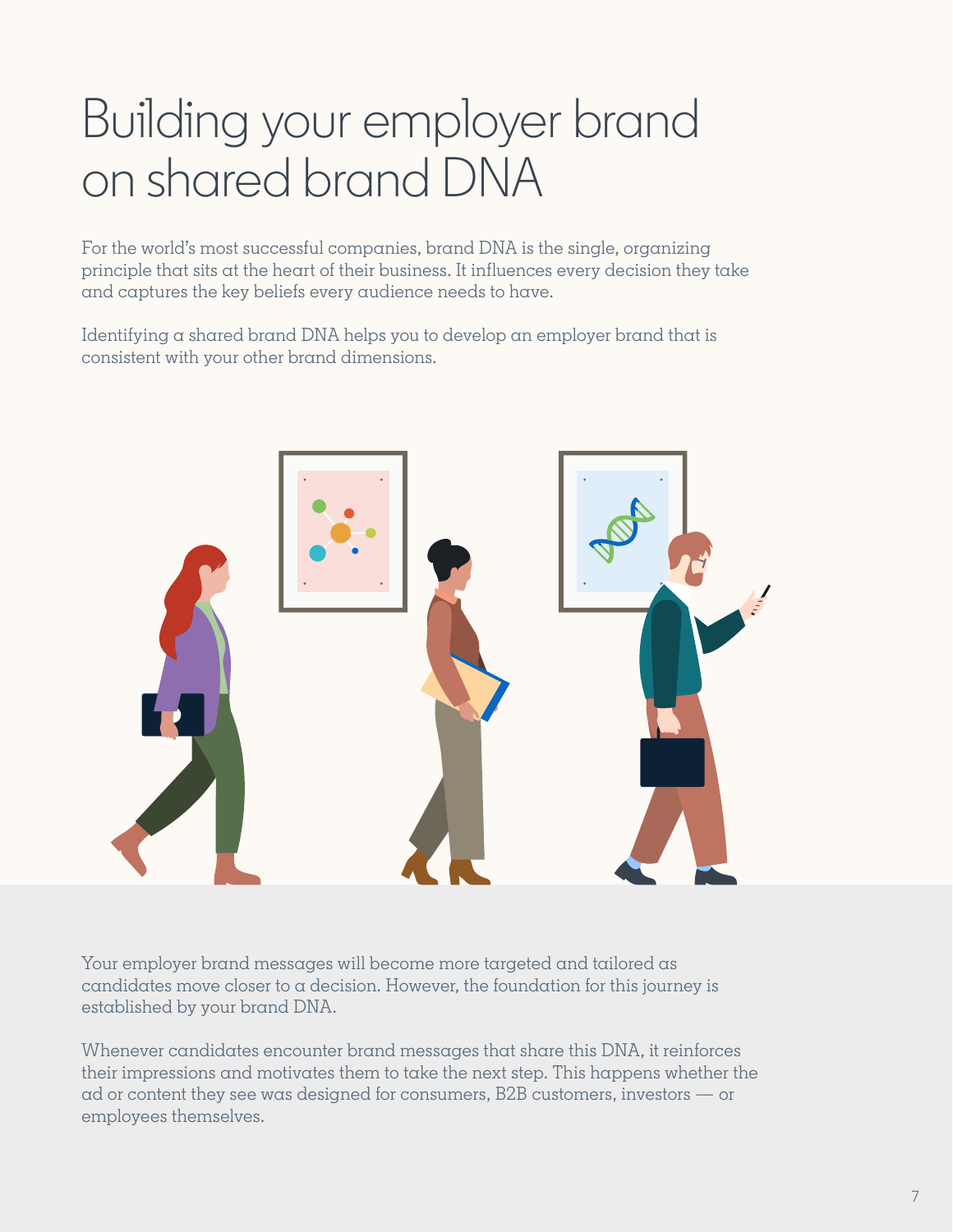### Your unified brand drives your business success

This success is dependent on inspiring key stakeholders to act.

#### **Consumer Brand (B2C/B2B)**

Businesses who want to run their business more efficiently

Company X is an industry leader with industryleading products; it is doing good things for the community; Company X is a responsible company; has great leadership; is inclusive & diverse

Company X's solutions help businesses succeed and understands their challenges.



Purchase; **Refer** 

Company X is strategic in its approach to growth; it has a plan for future success.

Company X is a good investment for me and my community.

> Support; Invest

Company X is a great place to work; it treats employees well; it offers growth & flexibility.

opportunities that

Advocate; Apply

#### **Corporate Brand**

Investors, NGO/Govt; Influencers & Industry Opinion Leaders

Company X is an industry leader with industry-leading products; it is doing good things for the community; Company X is a responsible company; has great leadership; is inclusive & diverse

**Talent Brand**

Current & Potential Employees

Company X is an industry leader with industry-leading products; it is doing good things for the community; Company X is a responsible company; has great leadership; is inclusive & diverse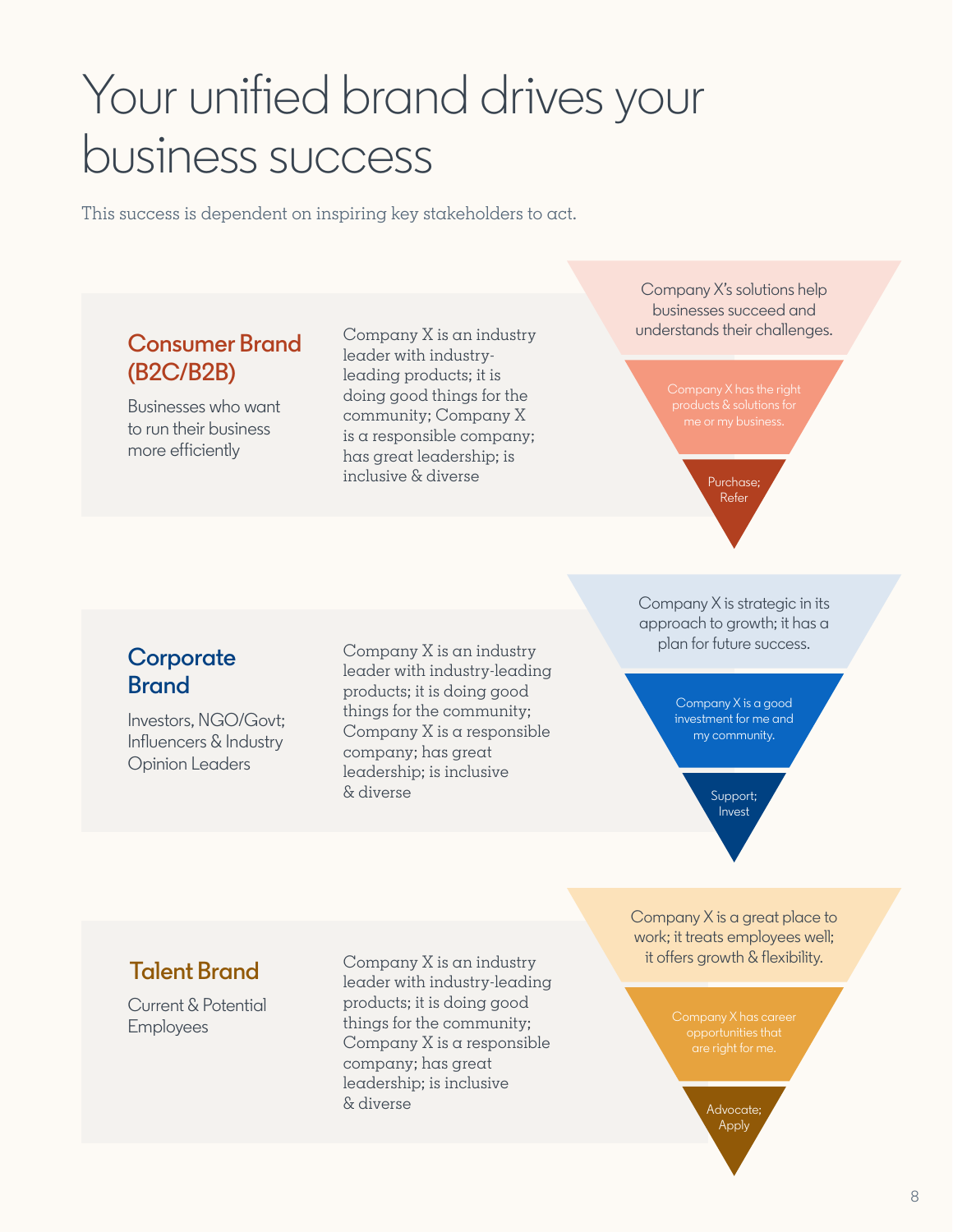### Addressing the blended candidate journey

The journey that future employees take with your business is a blended one. Candidates consume a broad mix of content as they explore your company and form their impressions of it. They'll pay attention to recruitment-related content and job ads. However, they'll also dive into anything else that they encounter that speaks to your brand DNA: brand campaigns, news, thought leadership and guides you publish that intersect with their area of expertise.

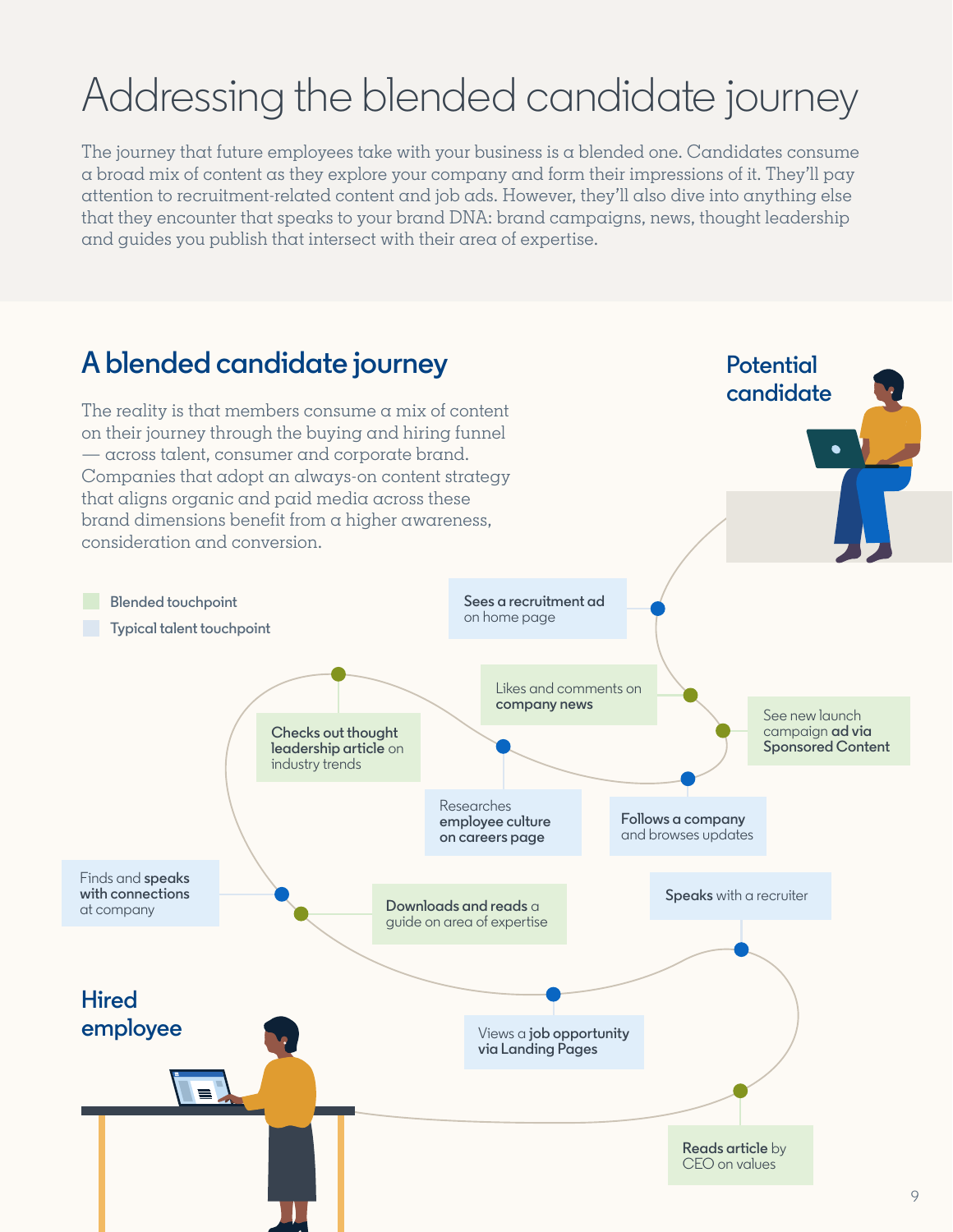LinkedIn is the platform where all of the different dimensions of  $\alpha$  brand co-exist and complement another. And this creates powerful synergies for your targeting to take advantage of. LinkedIn data shows that:

29%

Candidates are 29% more likely to accept a Sponsored Messaging Ad\* from a recruiter if they've been exposed to consumer brand messaging in the previous 30 days.



They're 44% more likely to accept that Sponsored Messaging Ad\* if they've been exposed to corporate brand messaging.

# $\bigcap_{\Omega}$

Talent campaigns get a 90% higher click-through rate (CTR) among candidates who've been previously targeted with consumer brand ads.



Where messaging was combined from all three brand dimensions, the CTR of talent campaigns increased by 138% while the cost per click (CPC) dropped by 32%.





Building a unified brand on shared brand DNA creates powerful new opportunities for marketing to drive the growth of your business, including through your employer brand.

\* LinkedIn discontinued location targeting in the European Union (EU) on all Sponsored Messaging campaigns, effective January 10, 2022. [Learn more.](https://www.linkedin.com/help/lms/answer/a544586)